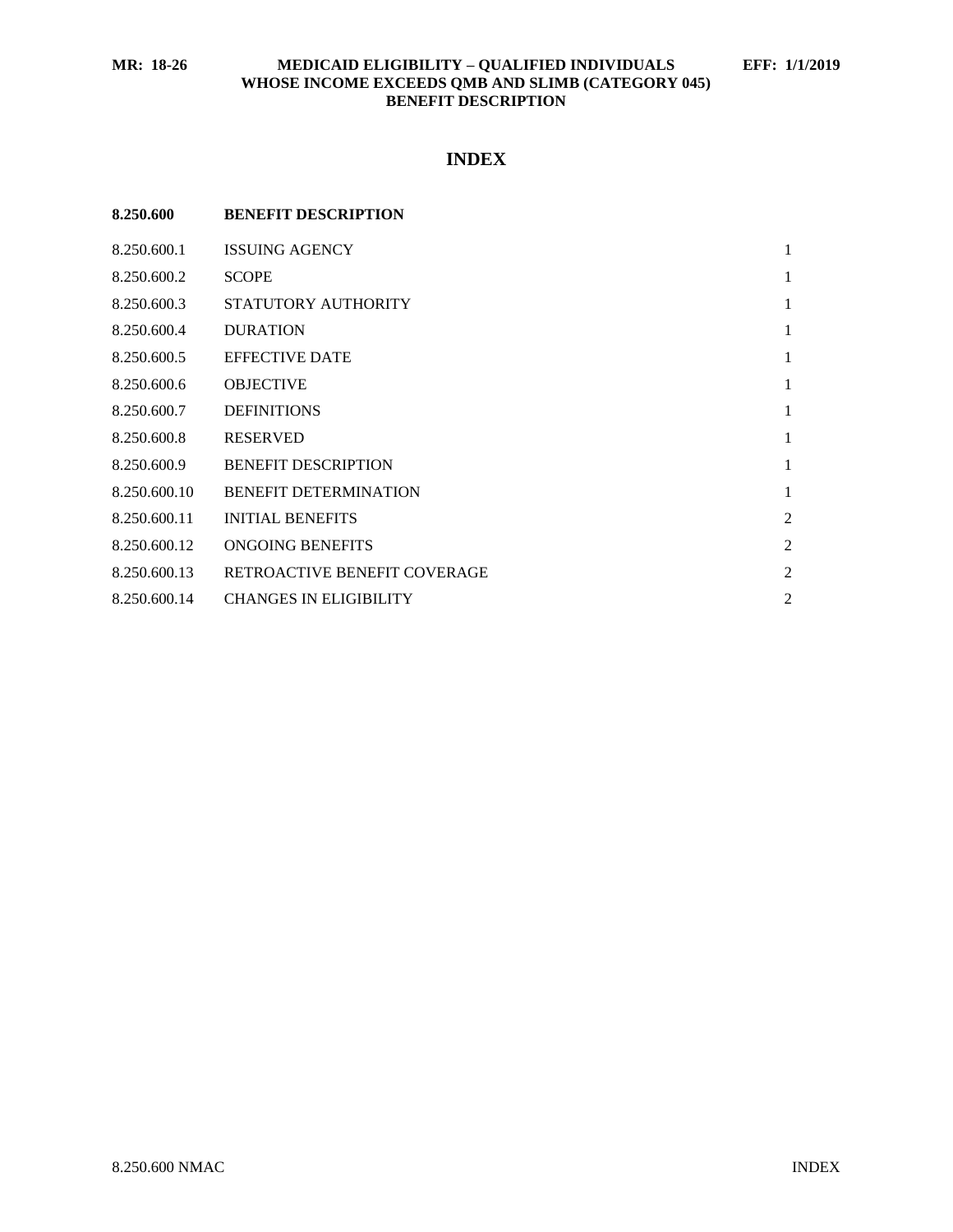#### **MR: 18-26 MEDICAID ELIGIBILITY – QUALIFIED INDIVIDUALS EFF: 1/1/2019 WHOSE INCOME EXCEEDS QMB AND SLIMB (CATEGORY 045) BENEFIT DESCRIPTION**

# **TITLE 8 SOCIAL SERVICES**

#### **CHAPTER 250 MEDICAID ELIGIBILITY - QUALIFIED INDIVIDUALS WHOSE INCOME EXCEEDS QMB AND SLIMB (CATEGORY 045) PART 600 BENEFIT DESCRIPTION**

<span id="page-1-0"></span>**8.250.600.1 ISSUING AGENCY:** New Mexico Human Services Department. [8.250.600.1 NMAC - Rp, 8.250.600.1 NMAC, 1/1/2019]

<span id="page-1-1"></span>**8.250.600.2 SCOPE:** The rule applies to the general public. [8.250.600.2 NMAC - Rp, 8.250.600.2 NMAC, 1/1/2019]

<span id="page-1-2"></span>**8.250.600.3 STATUTORY AUTHORITY:** New Mexico Statutes Annotated, 1978, (Chapter 27, Articles 1 and 2) authorizes the state to administer the medicaid program. Section 4732 of the 1997 Balanced Budget Act creates a separate group of eligible individuals, to be known as qualified individuals 1 (QI1s), with income between one hundred twenty percent and one hundred thirty-five percent of the federal poverty level. The benefit is limited to the payment of the monthly medicare part B insurance premium. Funding is available under one hundred percent federal block grant money.

[8.250.600.3 NMAC - Rp, 8.250.600.3 NMAC, 1/1/2019]

<span id="page-1-3"></span>**8.250.600.4 DURATION:** Permanent.

[8.250.600.4 NMAC - Rp, 8.250.600.4 NMAC, 1/1/2019]

<span id="page-1-4"></span>**8.250.600.5 EFFECTIVE DATE:** January 1, 2019, or upon a later approval date by the federal centers for medicare and medicaid services (CMS), unless a later date is cited at the end of the section. [8.250.600.5 NMAC - Rp, 8.250.600.5 NMAC, 1/1/2019]

<span id="page-1-5"></span>**8.250.600.6 OBJECTIVE:** The objective of the qualified individuals 1 (QI1s) eligibility is for New Mexico medicaid to provide the payment of the monthly medicare part B insurance premium for individuals with income between one hundred twenty percent and one hundred thirty-five percent of the federal poverty level and who are not otherwise receiving medicaid under any other category of eligibility. Individuals will be served on a first come, first served basis, contingent upon availability of federal funds. Eligibility will be offered to individuals on a yearly basis. After 1998, individuals currently enrolled in the program will get the first opportunity to continue to receive benefits under this program.

[8.250.600.6 NMAC - Rp, 8.250.600.6 NMAC, 1/1/2019]

## <span id="page-1-6"></span>**8.250.600.7 DEFINITIONS:** [**RESERVED**]

<span id="page-1-7"></span>**8.250.600.8 [RESERVED]**

[8.250.600.8 NMAC - Rp, 8.250.600.8 NMAC, 1/1/2019]

<span id="page-1-8"></span>**8.250.600.9 BENEFIT DESCRIPTION:** Most individuals 65 or older receive free medicare part A. Those who do not receive free part A can voluntarily enroll for hospital insurance coverage and pay the monthly premium. Medicaid does not pay the medicare part A monthly premium for this category of recipients. Voluntary enrollees for premium/conditional medicare part A must enroll for supplementary medical insurance, medicare part B, and pay that premium also. After an application for QI benefits is approved, medicaid begins to pay the medicare part B premium. Applicants/recipients eligible for QI1 coverage under another medicaid category may not be eligible for QI1. QI1 eligibility is funded by limited block grant funding beginning in 1998 and ending when the congressional extension period expires. Since payment of the medicare part B premium is the only benefit, no medicaid card is issued.

[8.250.600.9 NMAC - Rp, 8.250.600.9 NMAC, 1/1/2019]

<span id="page-1-9"></span>**8.250.600.10 BENEFIT DETERMINATION:** Application for QI1 is made on the assistance application form. Applications are acted on and notice of action taken is sent to the applicant within 45 days of the application. [8.250.600.10 NMAC - Rp, 8.250.600.10 NMAC, 1/1/2019]